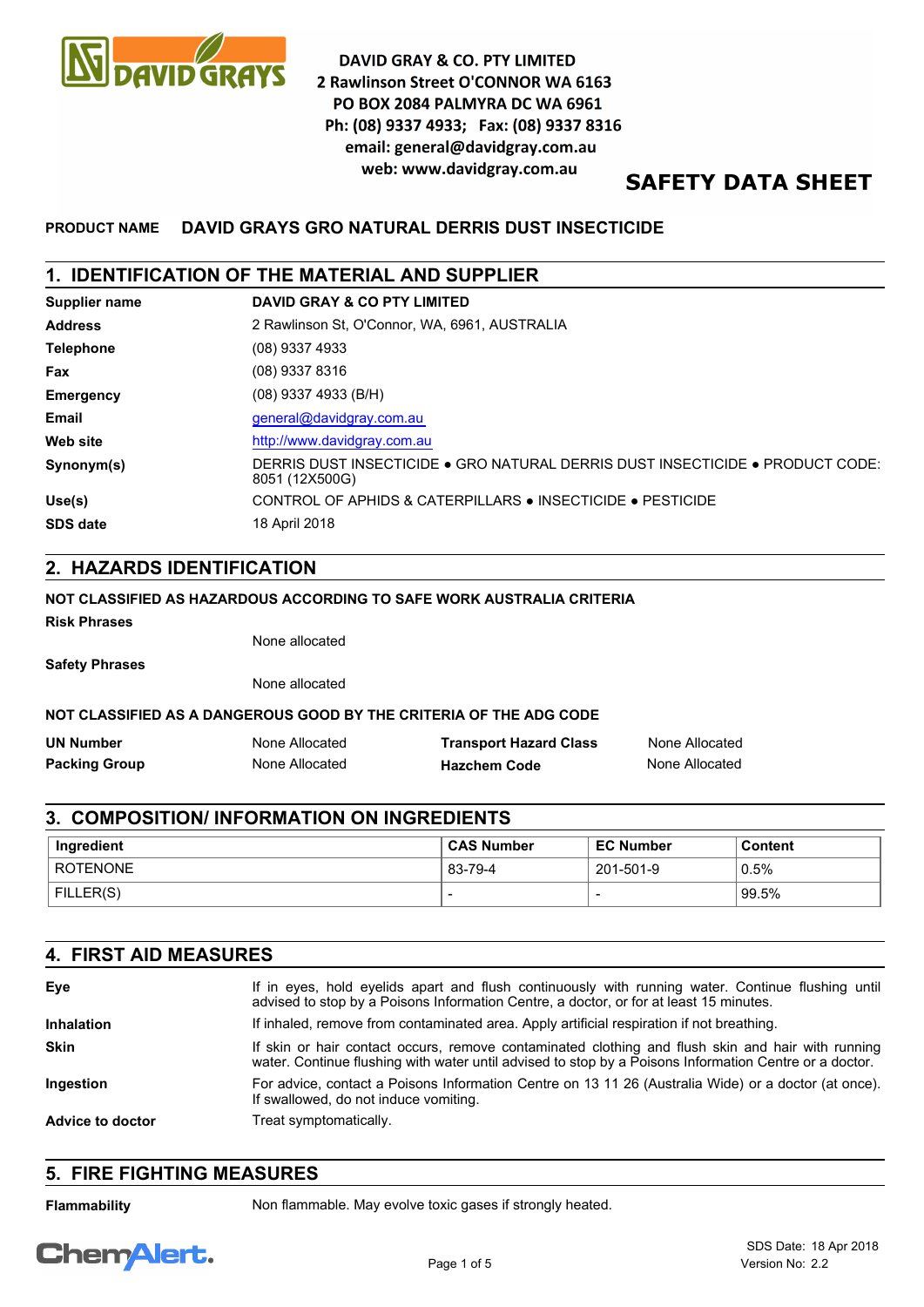| Fire and explosion   | No fire or explosion hazard exists.                           |
|----------------------|---------------------------------------------------------------|
| <b>Extinguishing</b> | Use an extinguishing agent suitable for the surrounding fire. |
| <b>Hazchem code</b>  | None allocated.                                               |

# **6. ACCIDENTAL RELEASE MEASURES**

| <b>Personal precautions</b>      | Wear Personal Protective Equipment (PPE) as detailed in section 8 of the SDS. Clear area of all<br>unprotected personnel. Contact emergency services where appropriate. |
|----------------------------------|-------------------------------------------------------------------------------------------------------------------------------------------------------------------------|
| <b>Environmental precautions</b> | Prevent product from entering drains and waterways.                                                                                                                     |
| Methods of cleaning up           | Contain spillage, then collect and place in suitable containers for reuse or disposal. Avoid generating<br>dust.                                                        |
| <b>References</b>                | See Sections 8 and 13 for exposure controls and disposal.                                                                                                               |

### **7. STORAGE AND HANDLING**

#### Storage Store in a cool, dry, well ventilated area, removed from incompatible substances and foodstuffs. Ensure containers are adequately labelled, protected from physical damage and sealed when not in use. Handling Before use carefully read the product label. Use of safe work practices are recommended to avoid eye or skin contact and inhalation. Observe good personal hygiene, including washing hands before eating. Prohibit eating, drinking and smoking in contaminated areas.

# **8. EXPOSURE CONTROLS / PERSONAL PROTECTION**

#### **Exposure standards**

| Ingredient            | <b>Reference</b> | <b>TWA</b> |                   | STEL  |                   |
|-----------------------|------------------|------------|-------------------|-------|-------------------|
|                       |                  | ppm        | ma/m <sup>3</sup> | ppm   | mq/m <sup>3</sup> |
| Rotenone (commercial) | SWA (AUS)        | $- -$      |                   | $- -$ | $-$               |

| <b>Biological limits</b>    | No biological limit allocated.                                                                                   |
|-----------------------------|------------------------------------------------------------------------------------------------------------------|
| <b>Engineering controls</b> | Avoid inhalation. Use in well ventilated areas. Maintain dust levels below the recommended exposure<br>standard. |
| ---                         |                                                                                                                  |

| ۰.<br>۰. |  |
|----------|--|
|----------|--|

| Eye / Face         | Wear dust-proof goggles.                                                            |
|--------------------|-------------------------------------------------------------------------------------|
| <b>Hands</b>       | Wear PVC or rubber gloves.                                                          |
| <b>Body</b>        | When using large quantities or where heavy contamination is likely, wear coveralls. |
| <b>Respiratory</b> | Where an inhalation risk exists, wear a Class P1 (Particulate) respirator.          |



# **9. PHYSICAL AND CHEMICAL PROPERTIES**

| Appearance              | WHITE TO OFF-WHITE POWDER   |
|-------------------------|-----------------------------|
| <b>Odour</b>            | <b>CHARACTERISTIC ODOUR</b> |
| Flammability            | <b>NON FLAMMABLE</b>        |
| <b>Flash point</b>      | <b>NOT RELEVANT</b>         |
| <b>Boiling point</b>    | <b>NOT AVAILABLE</b>        |
| <b>Melting point</b>    | <b>NOT AVAILABLE</b>        |
| <b>Evaporation rate</b> | <b>NOT AVAILABLE</b>        |
| рH                      | <b>NOT AVAILABLE</b>        |
| Vapour density          | <b>NOT AVAILABLE</b>        |
| <b>Specific gravity</b> | <b>NOT AVAILABLE</b>        |

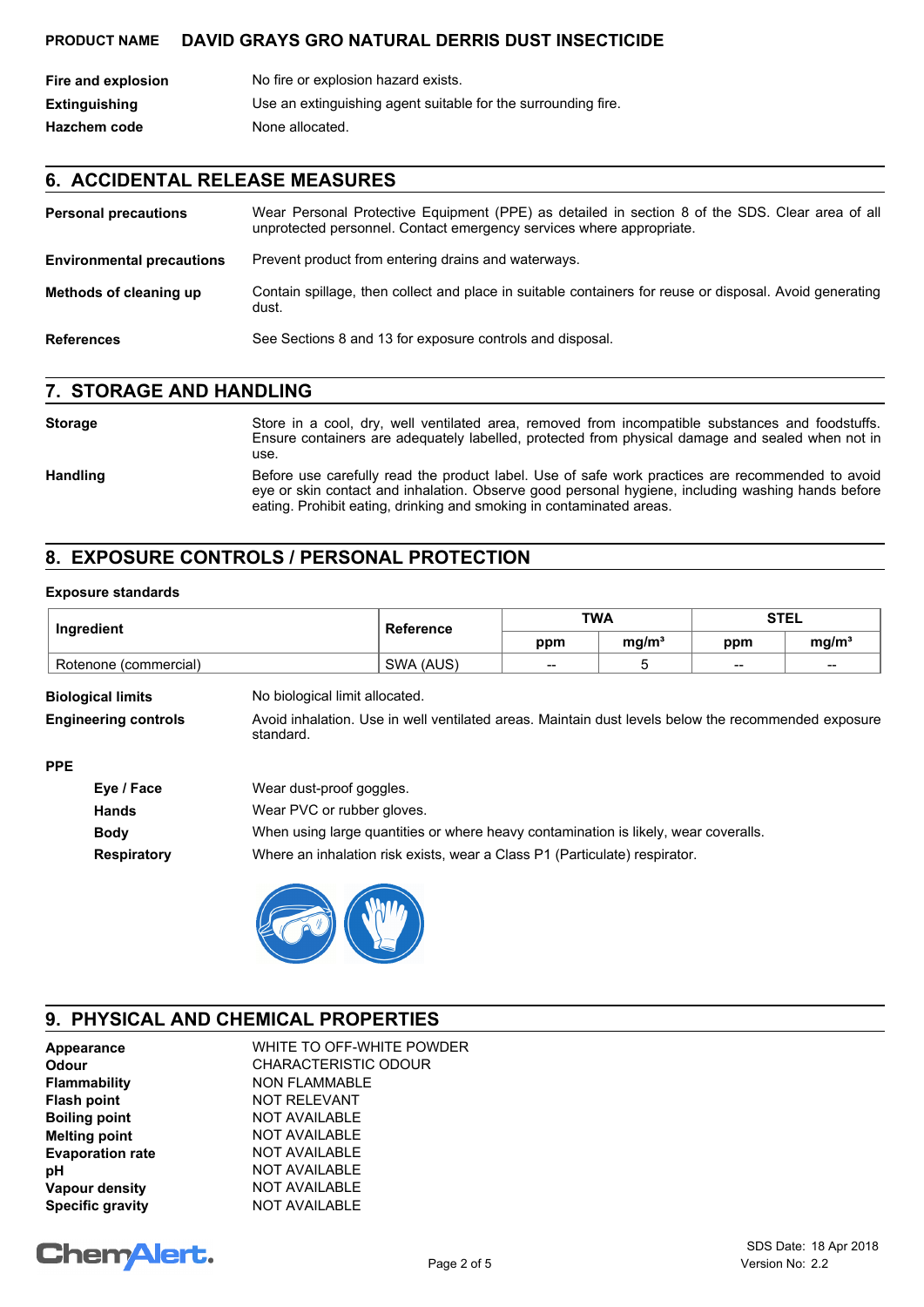| Solubility (water)               | <b>INSOLUBLE</b>     |
|----------------------------------|----------------------|
| Vapour pressure                  | <b>NOT AVAILABLE</b> |
| <b>Upper explosion limit</b>     | <b>NOT RELEVANT</b>  |
| Lower explosion limit            | NOT RELEVANT         |
| <b>Partition coefficient</b>     | <b>NOT AVAILABLE</b> |
| <b>Autoignition temperature</b>  | <b>NOT AVAILABLE</b> |
| <b>Decomposition temperature</b> | <b>NOT AVAILABLE</b> |
| <b>Viscosity</b>                 | <b>NOT AVAILABLE</b> |
| <b>Explosive properties</b>      | <b>NOT AVAILABLE</b> |
| <b>Oxidising properties</b>      | <b>NOT AVAILABLE</b> |
|                                  |                      |

### **10. STABILITY AND REACTIVITY**

| Material to avoid                                 | Incompatible with oxidising agents (e.g. hypochlorites) and alkalis (e.g. sodium hydroxide). |
|---------------------------------------------------|----------------------------------------------------------------------------------------------|
| <b>Hazardous Decomposition</b><br><b>Products</b> | May evolve toxic gases if heated to decomposition.                                           |

# **11. TOXICOLOGICAL INFORMATION**

| <b>Health Hazard</b><br>Summary | May be harmful. This product has the potential to cause adverse health effects with over exposure.<br>Use safe work practices to avoid eye or skin contact and inhalation. Chronic exposure may result in<br>liver and kidney damage. No adverse health effects are expected when the product is used in<br>accordance with label directions. |                   |  |
|---------------------------------|-----------------------------------------------------------------------------------------------------------------------------------------------------------------------------------------------------------------------------------------------------------------------------------------------------------------------------------------------|-------------------|--|
| Eye                             | Low to moderate irritant. Contact may result in mild irritation, lacrimation and redness.                                                                                                                                                                                                                                                     |                   |  |
| <b>Inhalation</b>               | Low to moderate toxicity. Over exposure to dust may result in irritation of the nose and throat, with<br>coughing.                                                                                                                                                                                                                            |                   |  |
| <b>Skin</b>                     | Low irritant. Prolonged or repeated exposure to dust may result in mechanical irritation and<br>dermatitis.                                                                                                                                                                                                                                   |                   |  |
| Ingestion                       | May be harmful. Ingestion may result in gastrointestinal irritation, nausea, vomiting, abdominal pain<br>and diarrhoea. Oral LD50 (rat) is $>$ 26400 mg/kg.                                                                                                                                                                                   |                   |  |
| <b>Toxicity data</b>            | ROTENONE (83-79-4)                                                                                                                                                                                                                                                                                                                            |                   |  |
|                                 | LD50 (oral)                                                                                                                                                                                                                                                                                                                                   | 2.8 mg/kg (mouse) |  |
|                                 | LD50 (dermal)                                                                                                                                                                                                                                                                                                                                 | 1 g/kg (rabbit)   |  |

## **12. ECOLOGICAL INFORMATION**

| <b>Toxicity</b>                                        | No information provided.                                                                                                                                                                                                                                                                                                                         |  |
|--------------------------------------------------------|--------------------------------------------------------------------------------------------------------------------------------------------------------------------------------------------------------------------------------------------------------------------------------------------------------------------------------------------------|--|
| Persistence and degradability No information provided. |                                                                                                                                                                                                                                                                                                                                                  |  |
| <b>Bioaccumulative potential</b>                       | No information provided.                                                                                                                                                                                                                                                                                                                         |  |
| Mobility in soil                                       | No information provided.                                                                                                                                                                                                                                                                                                                         |  |
| <b>Other adverse effects</b>                           | Rotenone is highly toxic to fish and has a low toxicity to pets and livestock. It does not bioaccumulate<br>in animal systems. In soil, rotenone is readily degraded by hydrolysis and microbial action. Rotenone<br>degradation is highly accelerated in alkaline salts. This compound will degrade rapidly when exposed<br>to direct sunlight. |  |

## **13. DISPOSAL CONSIDERATIONS**

| Waste disposal | Ensure product is covered with moist soil to prevent dust generation and dispose of to approved<br>Council landfill. Contact the manufacturer/supplier for additional information (if required). |
|----------------|--------------------------------------------------------------------------------------------------------------------------------------------------------------------------------------------------|
| Legislation    | Dispose of in accordance with relevant local legislation.                                                                                                                                        |

## **14. TRANSPORT INFORMATION**

**NOT CLASSIFIED AS A DANGEROUS GOOD BY THE CRITERIA OF THE ADG CODE, IMDG OR IATA**

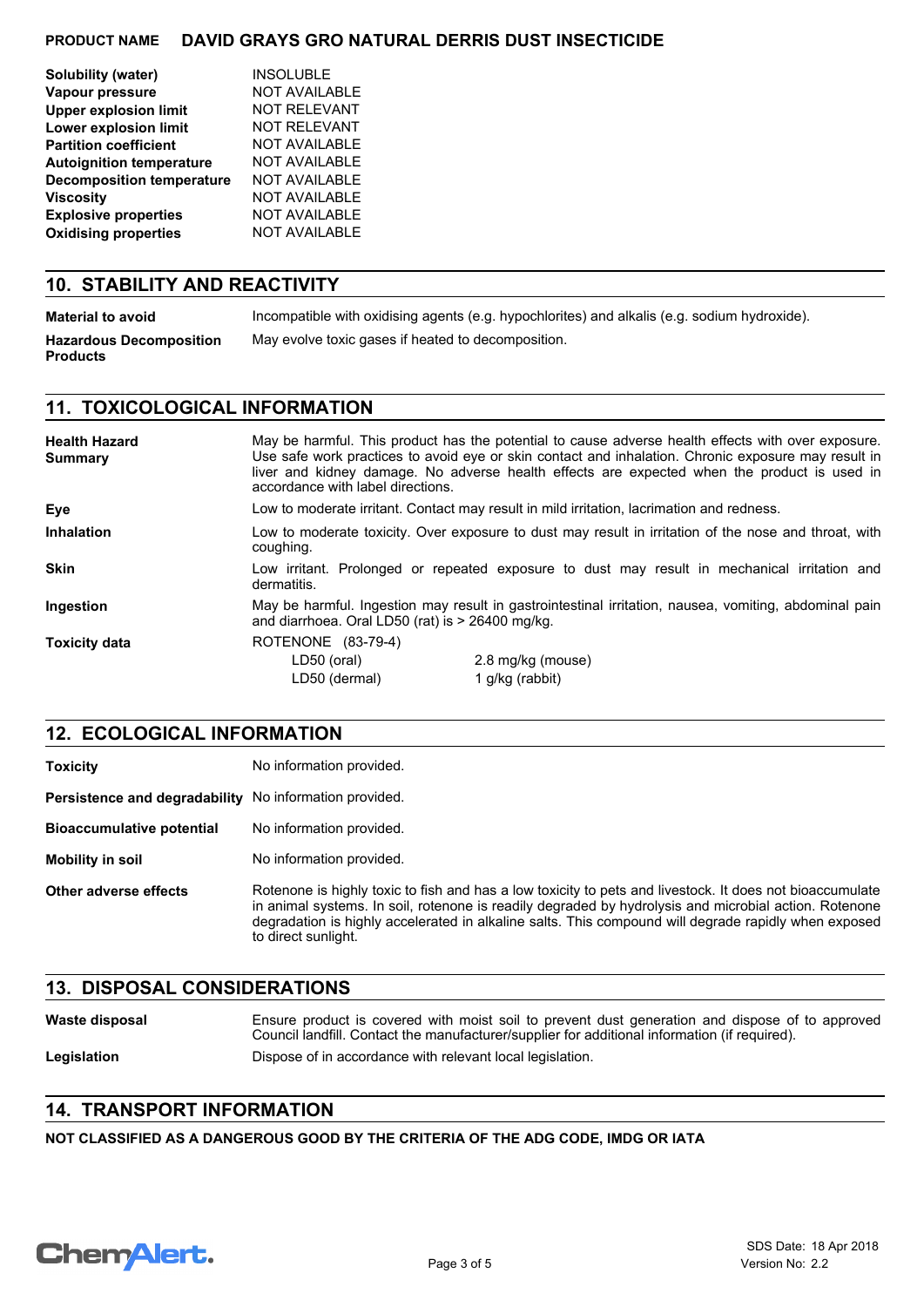|                                         | <b>LAND TRANSPORT</b><br>(ADG) | <b>SEA TRANSPORT</b><br>(IMDG / IMO) | <b>AIR TRANSPORT</b><br>(IATA / ICAO) |
|-----------------------------------------|--------------------------------|--------------------------------------|---------------------------------------|
| <b>UN Number</b>                        | None Allocated                 | None Allocated                       | None Allocated                        |
| <b>Proper Shipping</b><br><b>Name</b>   | None Allocated                 | None Allocated                       | None Allocated                        |
| <b>Transport Hazard</b><br><b>Class</b> | None Allocated                 | None Allocated                       | None Allocated                        |
| <b>Packing Group</b>                    | None Allocated                 | None Allocated                       | None Allocated                        |

**Environmental hazards** No information provided

**Special precautions for user**

**Hazchem code** None Allocated

### **15. REGULATORY INFORMATION**

**Poison schedule** A poison schedule number has not been allocated to this product using the criteria in the Standard for the Uniform Scheduling of Medicines and Poisons (SUSMP).

**Inventory Listing(s) AUSTRALIA: AICS (Australian Inventory of Chemical Substances)** All components are listed on AICS, or are exempt.

### **16. OTHER INFORMATION**

**Additional information**

RESPIRATORS: In general the use of respirators should be limited and engineering controls employed to avoid exposure. If respiratory equipment must be worn ensure correct respirator selection and training is undertaken. Remember that some respirators may be extremely uncomfortable when used for long periods. The use of air powered or air supplied respirators should be considered where prolonged or repeated use is necessary.

EXPOSURE STANDARDS - TIME WEIGHTED AVERAGE (TWA) or WES (WORKPLACE EXPOSURE STANDARD) (NZ): Exposure standards are established on the premise of an 8 hour work period of normal intensity, under normal climatic conditions and where a 16 hour break between shifts exists to enable the body to eliminate absorbed contaminants. In the following circumstances, exposure standards must be reduced: Strenuous work conditions; hot, humid climates; high altitude conditions; extended shifts (which increase the exposure period and shorten the period of recuperation).

#### PERSONAL PROTECTIVE EQUIPMENT GUIDELINES:

The recommendation for protective equipment contained within this report is provided as a guide only. Factors such as form of product, method of application, working environment, quantity used, product concentration and the availability of engineering controls should be considered before final selection of personal protective equipment is made.

HEALTH EFFECTS FROM EXPOSURE:

It should be noted that the effects from exposure to this product will depend on several factors including: form of product; frequency and duration of use; quantity used; effectiveness of control measures; protective equipment used and method of application. Given that it is impractical to prepare a report which would encompass all possible scenarios, it is anticipated that users will assess the risks and apply control methods where appropriate.